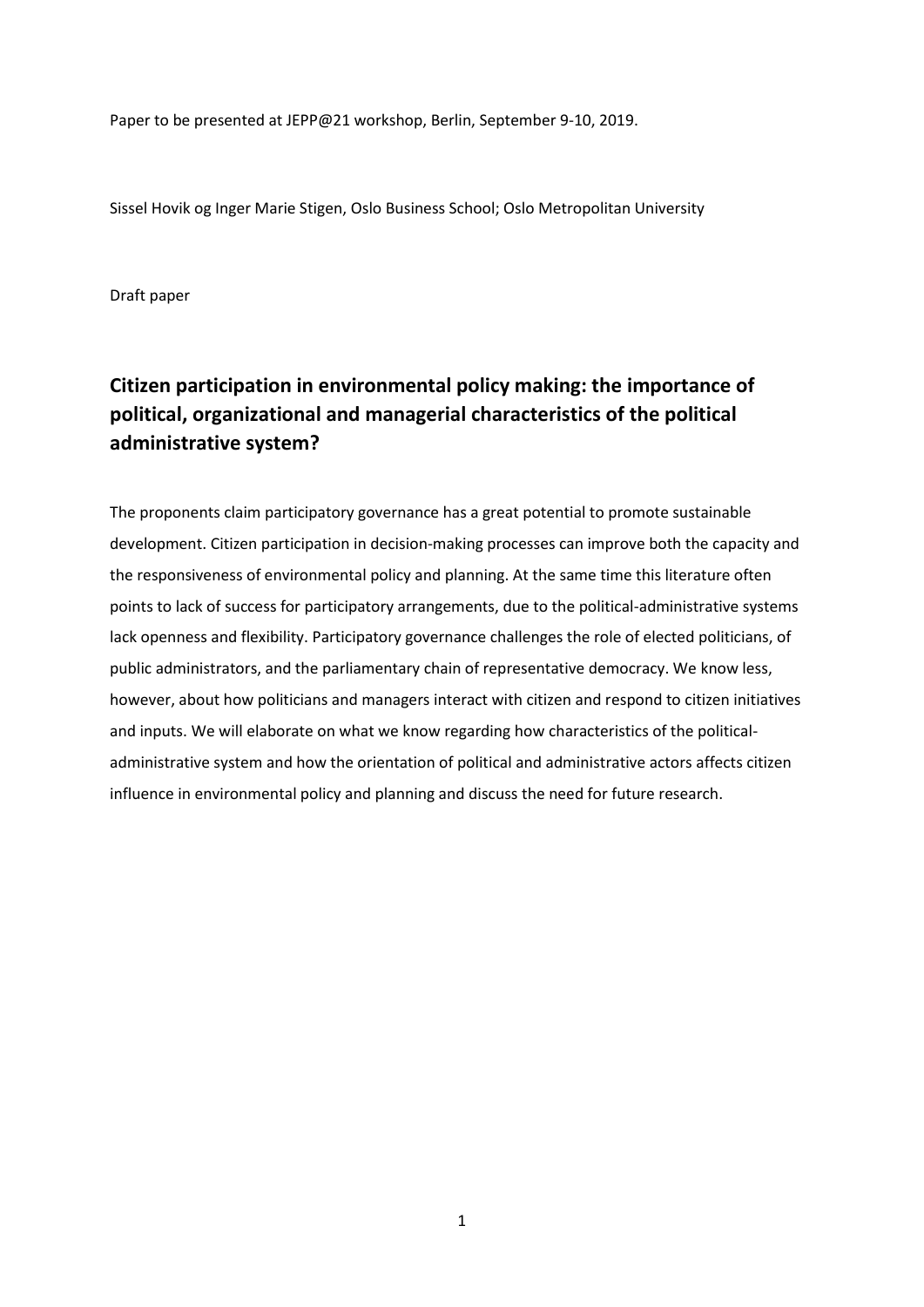### **Introduction**

Proponents claim that participatory and collaborative governance has a great potential to promote sustainable development. Such models are a promising way to approach the challenge of balancing capacity and responsiveness of environmental policy and planning (Innes and Booher 2003; Newig et al. 2005). Citizen participation is assumed to contribute to democracy, effectiveness and transparency in the policy system (Klausen and Sweeting 2005; Falleth et al. 2010). Through participatory measures, those most directly affected by a certain policy are given the possibility to influence decisions, and thus make the system more responsive. Additionally, citizen participation provides politicians and policy-makers with information that may lead to more informed and better decisions based on diverse knowledge and experiences. Participation can also make processes more transparent and accountable to local citizens. Thus, participation has several potential benefits, and its contribution to democracy and ability to identify superior solutions being two (Peters and Pierre 2016).

Participation is perceived important particularly related to complex or wicked problems; problems with no single cause, no clear solution, and with non-linear relationships among the variables involved (Peters and Pierre 2016: 51). The challenge to balance between governance capacity and representativeness is especially notable in such cases. When facing issues with complex causes and effects, the experience and knowledge of various actors will be important, in order to be able to develop and implement solutions that are integrated, coordinated and comprehensive. In environmental planning and policy making, stakeholders and other affected interests will bring in experiences and knowledge that will improve the knowledge base and quality of plans and policies, and their involvement will contribute to the legitimacy and implementation of the plans and policies (Newig et al. 2005; Emerson and Gerlak 2014). Therefore, it is no surprise that international organizations and national governments recommend or even require participatory arrangement, Agenda 21, the Convention on Biological Diversity and the EU Water Framework Directive being some examples.

At the same time, the literature often points to lack of success for participatory arrangements. Several studies of citizen participation in local governance demonstrate that it is difficult to get people to participate. Often, the most powerful stakeholders dominate, and input from participatory processes seldom seems to have strong and direct impact on political decision-making (Lowndes et al 2005; Michels and de Graaf 2010; Falleth et al 2010; McKenna 2011; Hanssen and Hovik 2013; Hovik 2017). Furthermore, participatory governance's capacity to solve environmental problems is disputed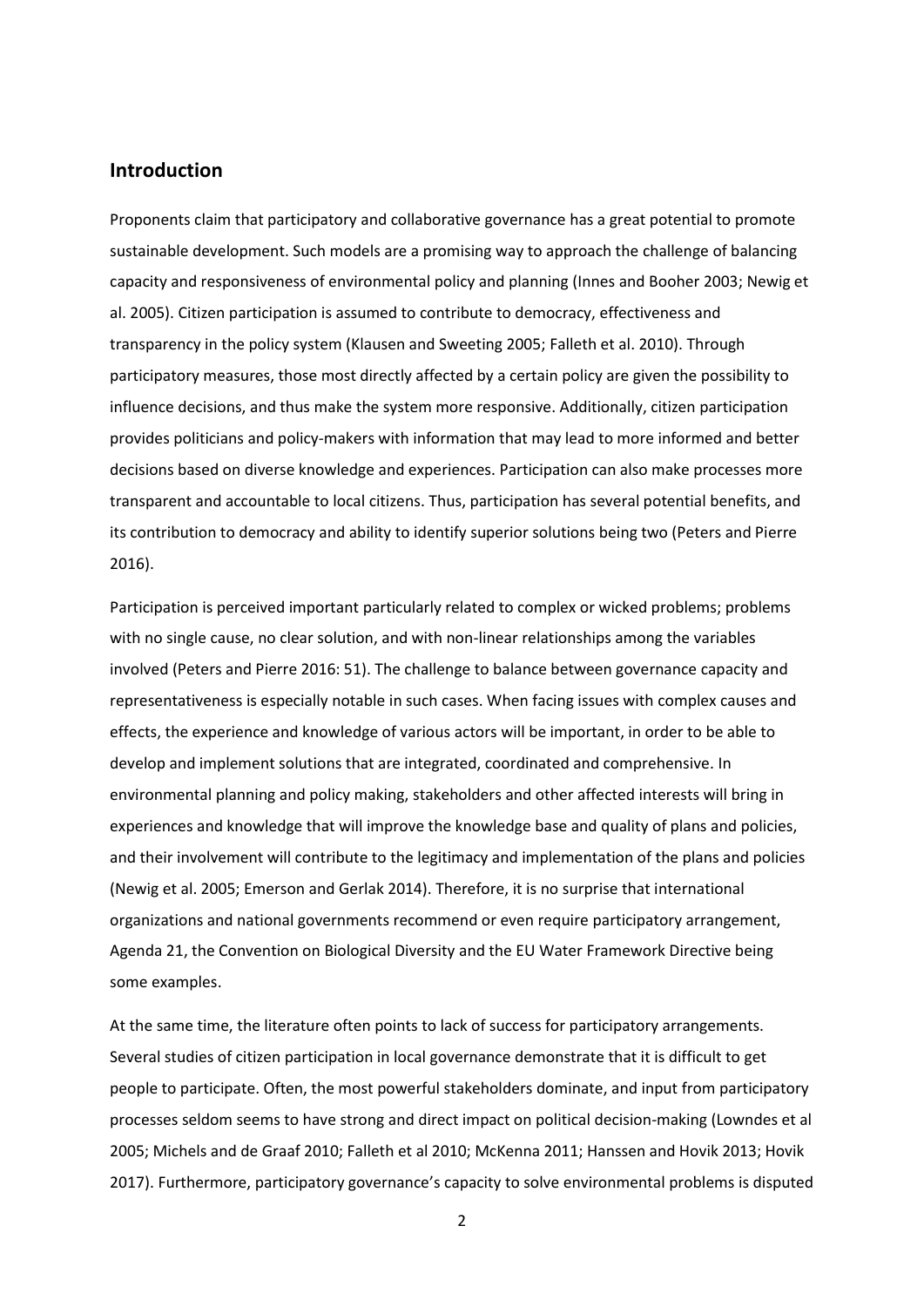(Newig et al 2018). The potential of citizen participation to improve governance capacity and representativeness is seldom realized.

As a response to the modest results of participatory governance, one branch of literature looks at the design of participatory channels and tools, and how design can *attract* and *facilitate* participation from new groups of citizens (Ritter et al 2014; Juárez-Ramirez 2017). Another is looking at how public governments through facilitative *management strategies* can embrace, empower, include and mobilize participation (Huxham and Vangen 2005; Agger and Damgaard 2018; Sørensen and Torfing 2016). These literatures are focusing on the design and management of participatory channels and processes.

So far, there are few studies of how local authorities (politicians and managers) promote, handle and utilize input from participatory arrangements. McKenna (2011) argue that peoples' decision to participate is not only related to the individuals' perception that they can make a difference (the 'internal dimension'), but also to the political system's responsiveness to their concerns (the 'external dimension'). It is important that citizens believe their participation will have an effect, that it will influence the policy process. Then, input from participatory arrangements must be channeled into and inform the governments' decision-making processes. In this paper we discuss to what extent such handling of citizen inputs are influenced by the actions of individual actors and structural characteristics of the political administrative system. We elaborate on how politicians and managers can demonstrate responsiveness in practice, and channel inputs from citizens into the policy-making processes: Are there individual actors in the political administrative system acting as advocates, policy entrepreneurs or ombudsmen for citizen involvement in environmental planning and policy making? (How) do they serve as liaisons between the citizens and local government? We, furthermore, discuss how this handling is influenced by policy issue characteristics (as complexity) and characteristics of the political-administrative system.

We acknowledge that the literature on participatory and collaborative governance is aware of the need to look at political and administrative actors and structures. There is, however, to our knowledge few studies of how politicians and administrators are handling input from participatory processes, and how their behavior is constrained by characteristics of the political-administrative system. By linking the study of citizen participation and participatory governance to theories of public policy formulation and local government, we elaborate on what we know regarding how characteristics of the political-administrative system and how the orientation of political and administrative actors affects citizen influence in environmental policy and planning and discuss the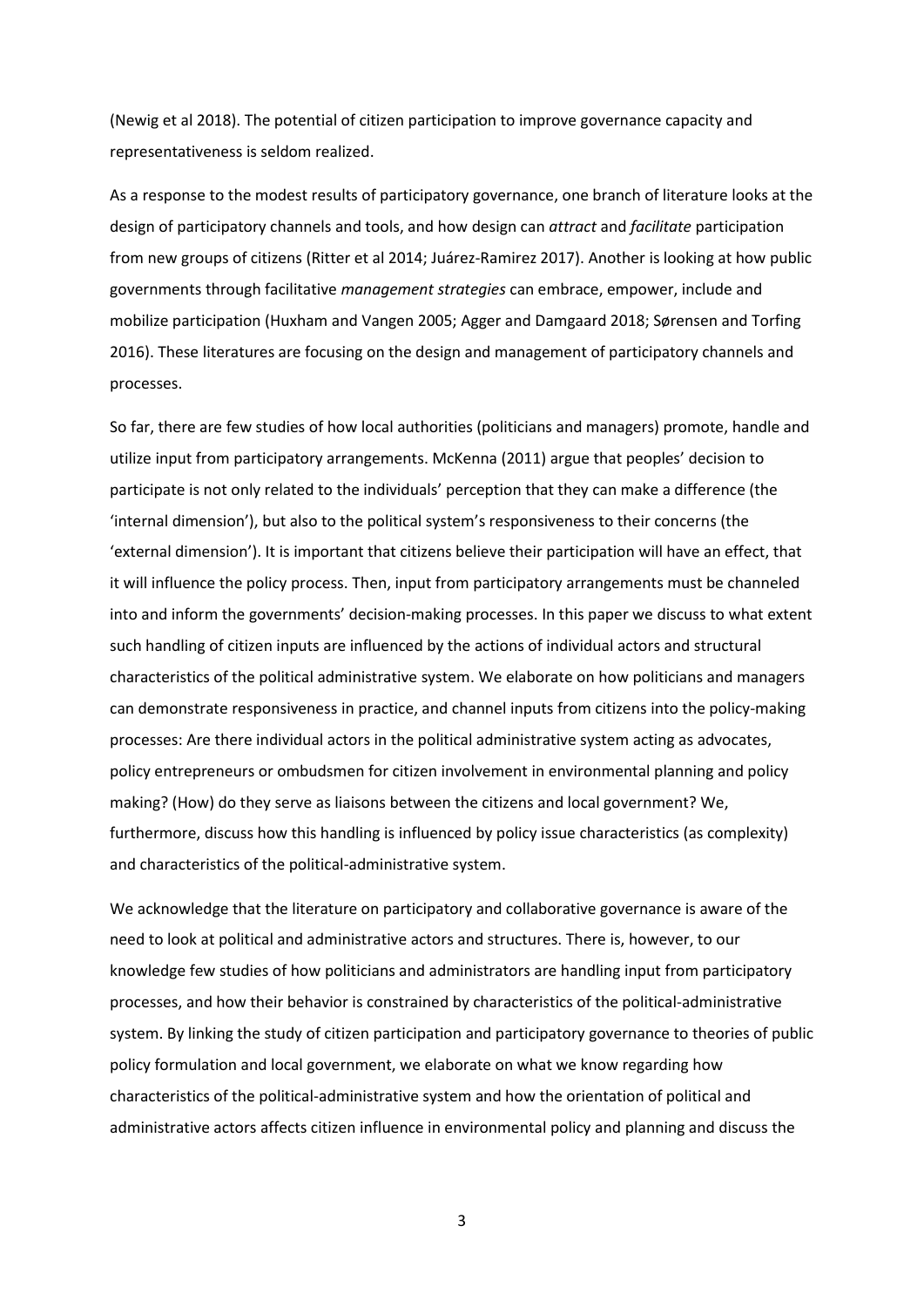need for future research. This paper is just the start of this effort, with obvious deficits in the literature review and shortcomings in the discussion of future needs.

This paper is written as part of the DEMUDIG<sup>1</sup> project, a project that focuses on citizen participation through ICT / new media in urban sustainable development in the city of Oslo, more precisely the Tøyen-Grønland area. This paper contributes to the development of a *conceptual framework* for studying the political-administrative system's responsiveness to citizens' concerns and their handling of input from citizens.

# **Citizen participation and influence**

**.** 

Participatory governance is often reserved to "government-sponsored direct participation between invited citizens and local officials in concrete arrangements and concerning problems that affect them" (Hertting and Kugelberg 2008: 1). The endeavors can be citizen-initiated, but most often they are city-initiated. Since they are purposeful actions, they are formal structures. Other concepts used to describe similar phenomenon are interactive governance (Edelenbos and van Meerkerk 2016) or collaborative governance (Ansell 2016). These branches of literature are focusing on collaboration, co-operation or co-creation between groups of citizens or stakeholders and government. While the concept of participatory governance stresses the involvement of actors who are not normally charged with decision making, collaborative governance emphasizes the process of working together (Newig et al. 2018).

By citizen influence, we mean that the information and articulation they bring into the participatory arenas and channels inform the content or the (printed/ explicit) premises of the decisions made by government authorities. The literature on participation often link citizen influence (or power) to Arnstein's (1969) ladder of participation (Klausen et al. 2013; Hedenstad Lund 2018). A simple version of this ladder distinguish between: 1) arrangements where citizen are informed about plans or services (tokenism or non-participation), 2) arrangements where citizen are invited to comment on cities plans or policies (information and consultation); 3) arrangements where citizen are invited to discuss and even negotiate solutions; and 4) arrangements where citizen are delegated the power to decide (participatory budgeting to example). As one moves up the ladder, the formal power or potential for influence increases. Citizens are, however, seldom delegated decision power. Participatory arrangements are implemented to inform and give input to decisions made by actors of

 $1$  DEMUDIG – Democratic Urban Development in the Digital Age, financed by the Norwegian Research Council DEMOS program. Project number 281131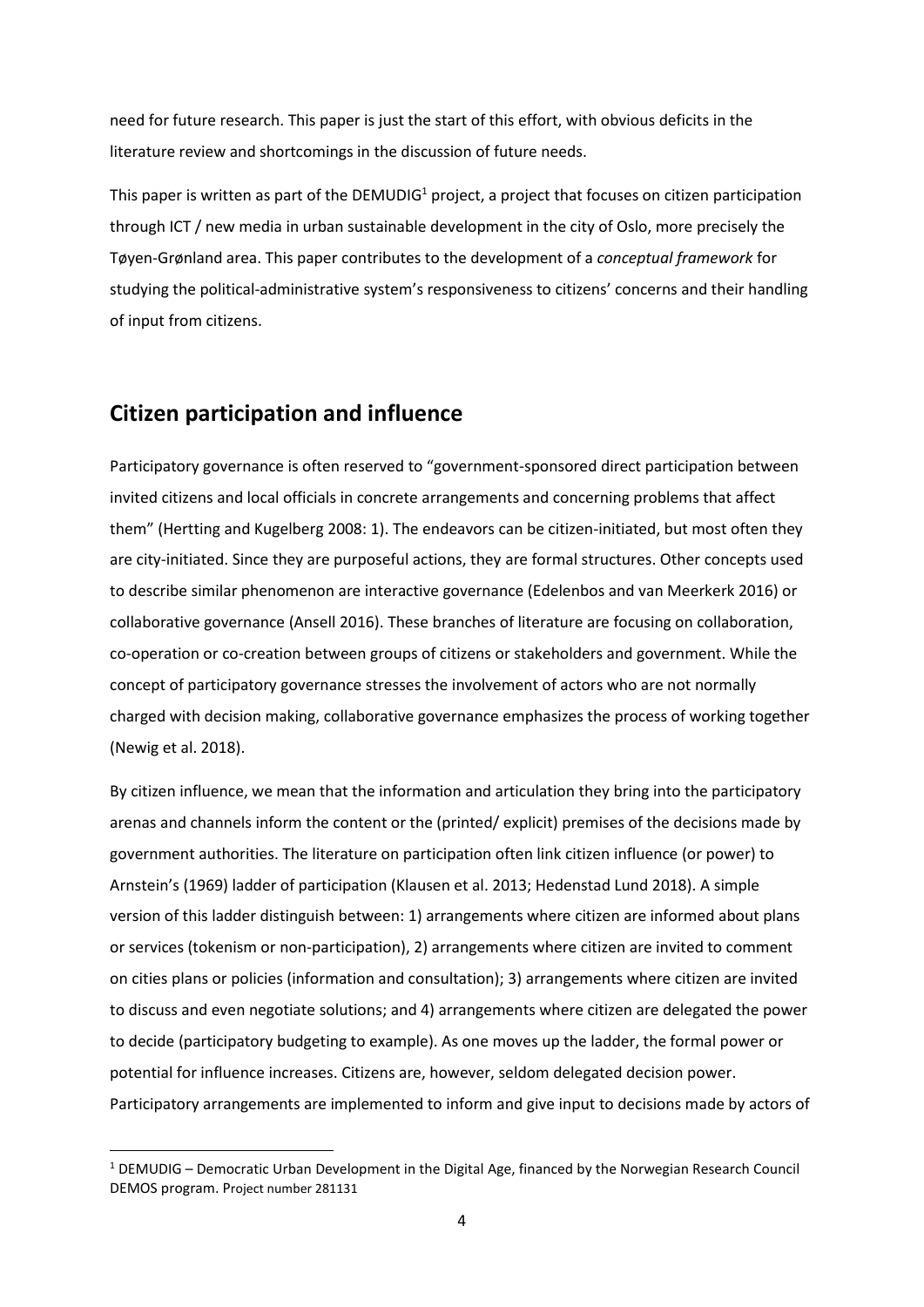representative government. Participation at the second and third steps of the ladder neither guarantee nor hinder influence. Information gathered through consultation can have a decisive impact on the final decision, or it might be completely ignored. Discussions with citizen in open meetings or in citizen's juries can make decision-takers change their preferences, or it might not. A prerequisite for influence is that inputs from participatory processes are channeled into and handled by the formal decision-making process.

Citizen participation in decision-making processes is said to have the potential to improve both the capacity and the responsiveness of urban governance (Innes and Booher 2003; Klausen and Sweeting 2005; Falleth et al. 2010). Participation is expected to increase governments effectiveness, its capacity to develop policy solutions that will lead to sustainable outcomes and improved environmental conditions (Newig et al. 2018). However, not only the lack of capacity to act on collective problems, but also the existence of a democratic deficit, fuel the interest of participatory governance (Danielsson et al 2018: 24). The democratic deficit is due to the lack of adequate articulation and formulation of the interests and preferences of the citizens or certain groups of citizens. Environmental policy, either it concerns climate change mitigation, management of biodiversity and of water and other nature resources, land use planning or urban sustainable development, or other themes, often affects different groups of citizens differently. Hence, actors often have different preferences regarding the future and conflicting interests in given policies and plans. For participatory processes to meet demands of input-based legitimacy (Scharpf 1999), they should meet democratic norms of equal access, transparency and accountability, and lead to a policy that is informed by the experiences and preferences of all affected citizens and groups of stakeholders.

Since participatory governance promise to balance capacity and representativeness (Innes and Booher 2003; Newig et al 2005), it is no surprise that local authorities throughout the Western world have introduced strategies and measures aiming to involve citizens in policy-making (Lowndes et al. 2006; McKenna 2011; Aars 2012; Klausen et al. 2013; Hanssen, Klausen and Winsvold 2013; Monkerud et al 2016 ; Winsvold et al. 2017). As mentioned above, this response is promoted and often even required by international treaties, the European Union and national authorities. Studies show that a huge majority of Norwegian municipalities regularly arranges open meetings and other efforts to consult citizens in land use planning and other matters, and a majority regularly conduct surveys among users of municipal services (Monkerud et al 2016: 115). Through recent national reforms in protected area management and water management, advisory groups composed by citizen and stakeholder representatives, is made mandatory (Hanssen and Hovik 2013; Hovik 2017).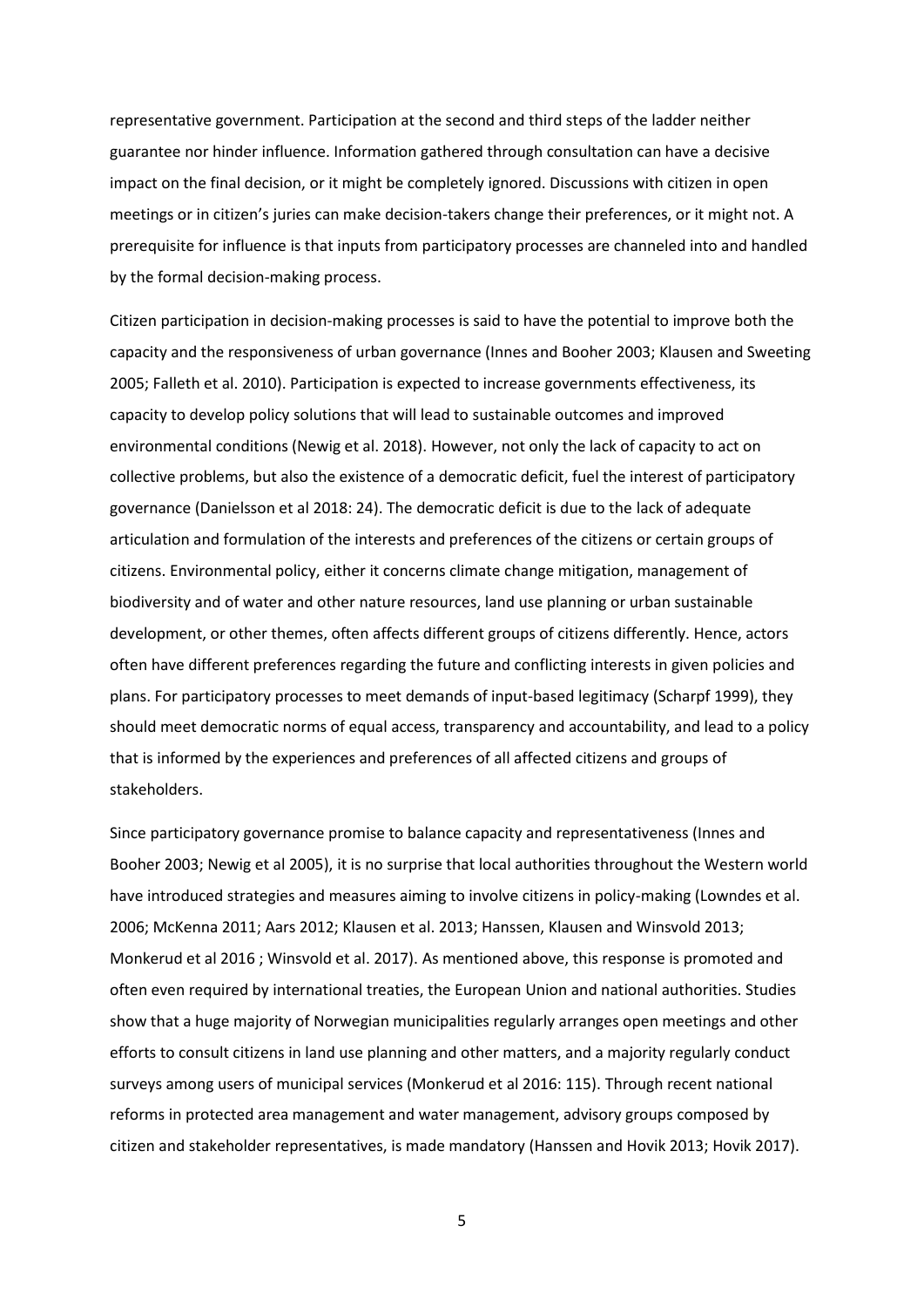These groups shall advice the relevant authorities in the formulation of management plans and choice of measures.

In this paper, we focus on the output side of participation: The output of the participation process must be channeled into the formal (and internal) decision making process – in order to inform this process. We focus on what is done in order to ensure that the citizen participation in informing decisions taken by governments. Participatory arrangements or processes will probably never be a total success or a total fiasco. We expect there will be examples where citizen participation has made a difference on governments environmental policy, and examples where it has not. The influence of citizen participation is a matter of degree, and of where and when, not either or.

# **Actors, policy issue characteristics and the political-administrative system**

#### **City actors' handling: advocates, policy entrepreneurs and ombudsmen**

Participatory governance challenges the role of elected politicians (Sørensen and Torfing 2016), of public administrators and bureaucrats (Agger and Damgard 2018), and the parliamentary chain of representative democracy (Hertting and Kugelberg 2018). This leads to the question whether participatory arrangements can be accommodated within a basically representative structure (Danielson et al 2018). Klijn and Skelcher (2007), for example, have identified four different conjunctures about this relation; incompatible, complementary, transitional and instrumental. Røiseland and Vabo (2018) distinguish between two different roles elected politicians can play in government induced interactive governance – dependent of the relationship between representative democracy and interactive governance. In a complementary relationship, participation represent a widening and strengthening of democracy in terms of better decisions and increased legitimacy (resemblances the complementary conjunction). In a conflicting relationship (instrumental conjuncture), participatory arrangements are disconnected from the decisions made by representatives. The disconnecting outcome is "produced by elected leaders making decisions based on information and inputs different from those developed by interactive governance" (Røiseland and Vabo 2018: 131). Citizen participation has a symbolic value, and the role of civil servants is to serve the elected representatives in preparing decisions and implementing the chosen policies. It is not to organize, manage and participate in the practical activities taking place among citizens.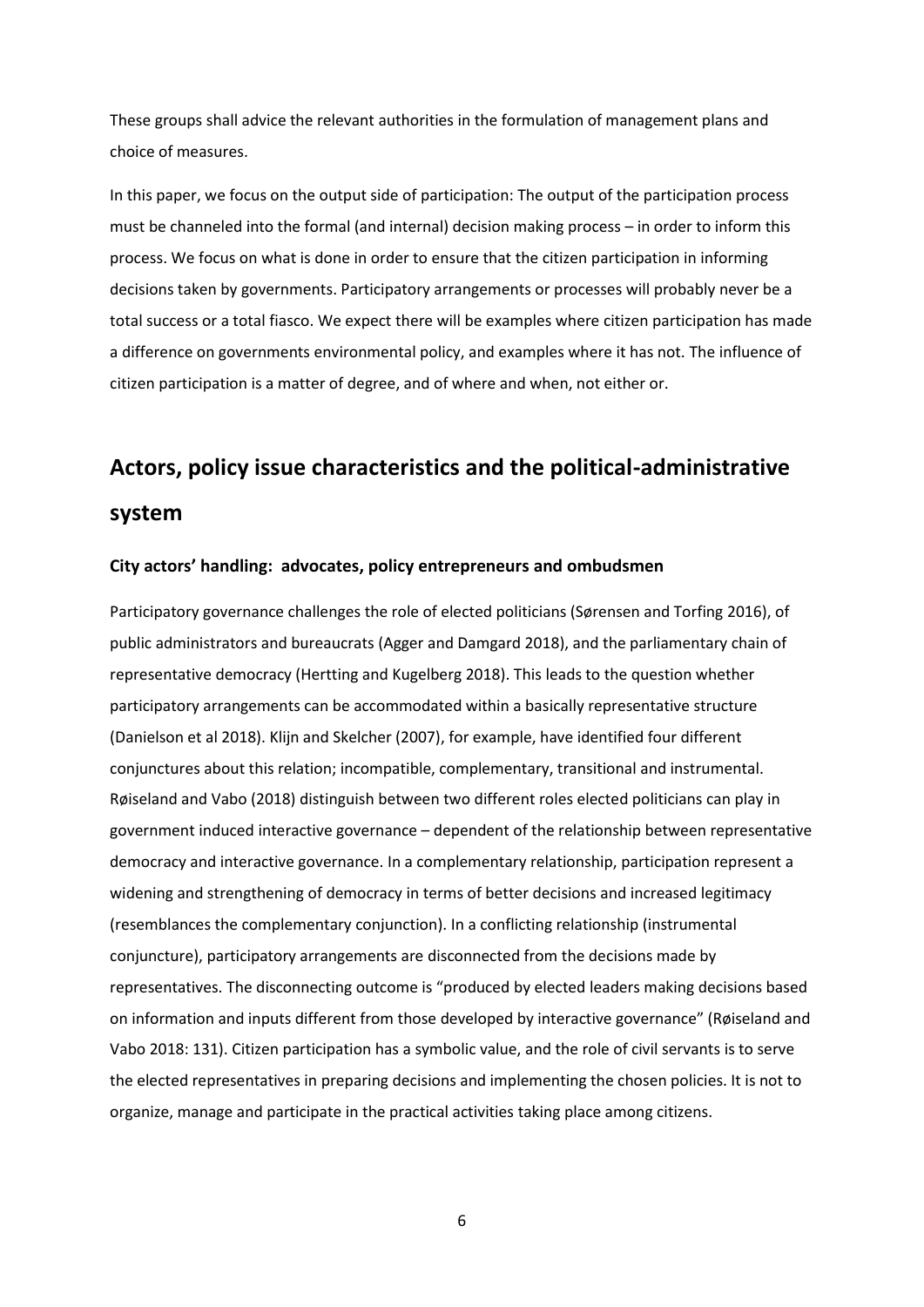The openness of the political system and the orientation of city politicians and managers have proven important for the success of participatory systems (Lowndes et al 2006). For instance, the literature on collaborative or network governance points to the need to anchor the collaboration in the political-administrative system (Sørensen and Torfing 2005; Hovik and Hanssen 2016). One way is through direct participation on the collaborative arenas. In relation to co-creation, Agger and Damgaard (2018; 93) claim that public administrators "are forced to leave their desks in the back office and venture out to meet stakeholders. In effect they become frontline workers because they meet the public face to face, often on location".

In order to be able to consider or learn from inputs from citizen, administrators and/or politicians need to participate on or open for inputs from the participatory arenas. We argue that the most successful participatory processes are those that are intentionally linked to the formal decisionmaking processes of public government (Lowdens et al. 2006). Actors playing roles as 'boundary spanners' (Williams 2002) or 'bridge builders' (Hanssen et al 2015; Hovik and Hanssen 2015) can function as such linkages. They may anchor the participatory processes within public government, communicate the governments' premises to the participating citizens, and channel the inputs from participatory arenas into the formal processes of policy formulation.

In the context of this paper, their potential role as agents or advocates for the citizens in the formal policy processes is at focus*. We assume that the existence of such advocates for citizen participation in the political-administrative system will promote citizen influence on public government decisions.*

However, the existence of such advocates does not guarantee that citizen participation will influence policy decisions. Inputs from participatory arrangements must be channeled the whole way through to where the final decision is made. On the line there are "gate keepers" (Easton 1965) controlling which information, concerns and propositions that pass through. For instance, the chief executive officer plays a crucial role as gate keeper (or veto point) between the administrative and political levels of municipal government in Norway. Hence, the citizen advocates or boundary spanners access to such gate keepers or decision makers (Williams 2012) is probably important to secure citizen influence. The gate keepers' or leaders' presence at, or knowledge of, the participatory arenas, will arguably ease the channeling and influence of citizen input. As veto points, they can decide which arguments and propositions that pass through to the next stage of the decision-making process.

Furthermore, as is well known from the literature on public policy processes (Cohen, March and Olsen 1972; Kingdon 1984), decisions do not always follow the text books. Decisive inputs are brought into the process at all stages, and by various actors. Kingdon's (1984) concept of *policy entrepreneur*s describes how individual actors create or utilize *windows of opportunities* to change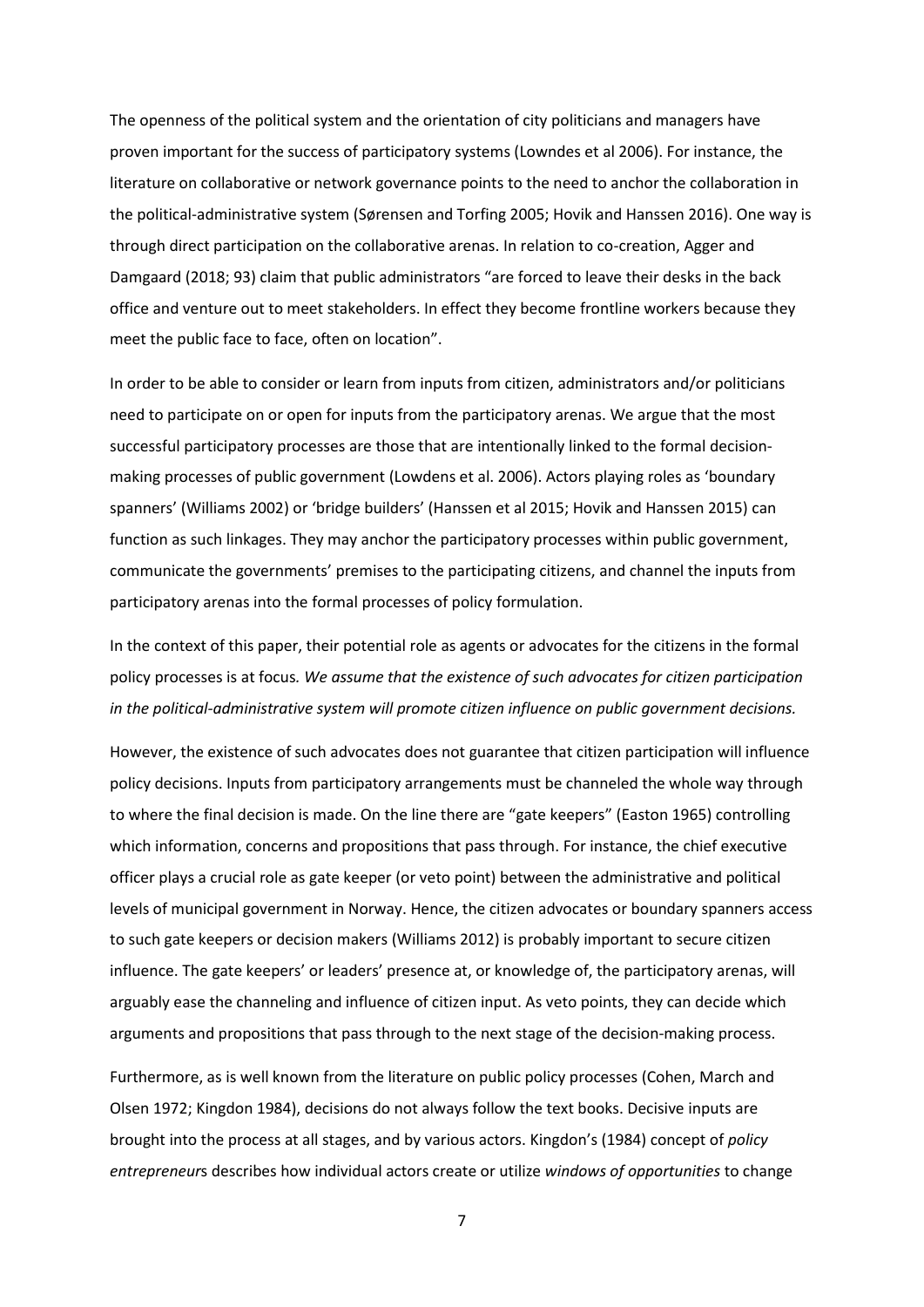public policy. In the context of this paper, this implies that input from the participatory arrangements influence the policy agenda or policy decisions, due to the purposeful action of an individual policy entrepreneur. In the study of the roles of local politicians, the concept of 'ombudsman' is used to describe how politicians address concerns and positions of individual citizens or group of citizens and ask for administrative action (Offerdal 1995). A study of Norwegian local politicians unveiled that they are active in searching for alternative or additional information to the information the administration produces (Hanssen et al 2008). ICT and new social media have improved this possibility. Politicians can be present on social media, not only by posting their own positions in given cases, they can also follow and participate in debates, e.g. on Facebook sites initiated by citizen groups. This illustrates the fact that individual politicians (or even public administrators) can pick up inputs from citizens outside institutionalized, formal arrangements and processes, and bring them (back) on the policy agenda. Politicians can do so to demonstrate responsiveness and increase her chances of re-election.

Citizens can, inform and influence city government decisions through other channels. The literature on interest group participation (see for instance Thesen and Rommetvedt 2009) often distinguish between formal (corporatist) and informal (lobby) channels where influence is achieved as part of a *direct* relationship between interest groups and city authorities. The formal and institutionalized channels typically imply more mutual obligations than the informal channels do. Furthermore, there are *indirect* channels of influence. Interest groups and organizations may mobilize members and supporters through activism, or they may use media to exert influence. In line with the literature on interest group involvement, we will expect that groups of citizens will attempt to use any means available for them in order to gain influence on policies of importance for them (Thesen and Rommetvedt 2009). They will probably combine strategies aiming to influence decision makers directly through formal, institutionalized and informal, less institutionalized channels, as well as indirectly through media and mobilization of members. Input from any of these channels can inform city government decisions, and thereby lead to better and more legitimized decisions.

The concepts of policy entrepreneurs and political ombudsman point to the possibility for citizens to influence through other means than city-initiated, formal participatory channels that we normally associate with participatory governance (Hertting and Kugelberg 2018). Interest group lobbying, media and mobilization are channels influencing public policy through activating mechanisms of representative democracy, - not participatory democracy. Thus, ideas and input developed through participatory governance can be promoted through lobbying, media or mass mobilization.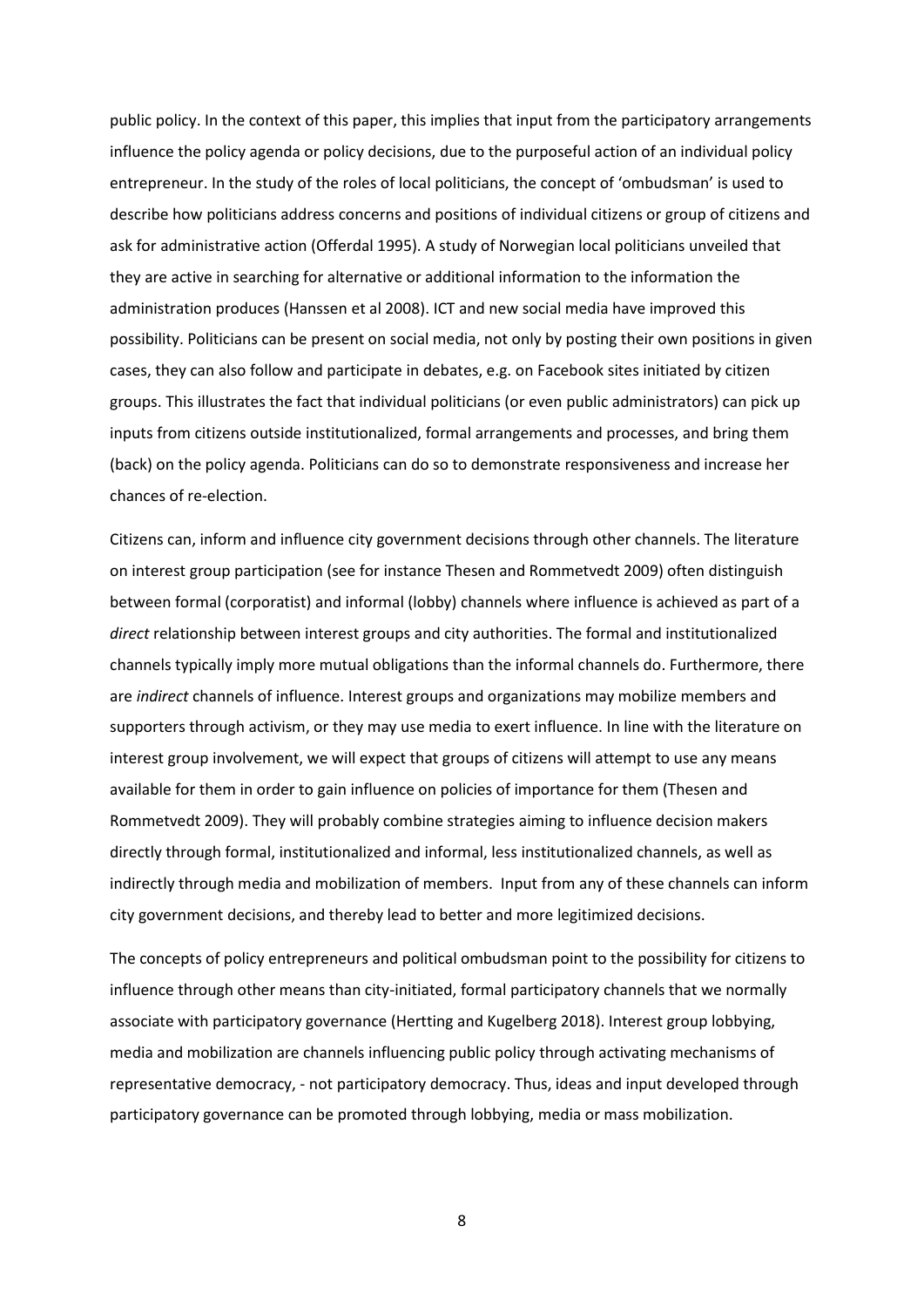#### **The complexity of the policy issue**

While some policy issues are clearly defined and easy to anchor at specific levels of government and policy sectors, other issues cut across levels of government and/or sector boundaries. The most difficult ones are 'in between' wicked issues, those for which no specific department holds responsibility. Environmental policy often concerns such 'in-between' issues, climate change mitigation, water management or urban sustainable development being three examples. Anyhow, environmental policy must penetrate other policy areas in order to be effective (Hanf and Underdal 1998). Thus, inputs generated through participation in environmental planning and policymaking must inform decisions taken by for example road authorities, transport authorities, agricultural government or energy authorities.

Citizen inputs must be channeled through different levels and departments and pass several and different gate keepers. *Thus, we will assume that citizens will have less influence on matters involving several government departments (sectors) and several levels of government, than in matters being the responsibility for one single department only.* 

In cases cutting across levels and sectors of government, it is probably particularly important that some actors have designated responsibility for channeling inputs from participatory arrangements. Boundary spanners or bridge builders that know which decision that should be anchored in the relevant agencies, and when, is particularly important in complex situations, in order to avoid vetopoints (Hovik and Hanssen 2015).

One may, furthermore, assume that single purpose and specialist departments or agencies are more closed than multi-purpose generalist departments or agencies are. Hence, single purpose departments may be more reluctant to new ideas and initiatives, while multipurpose departments may demonstrate more openness. Citizen initiatives that concern complex issues may experience many veto points in the political administrative system.

Studies have unveiled that the impact of citizen initiatives is hindered by the rigidity of the politicaladministrative system (McKenna 2011; Reichborn-Kjennerud 2018b). Ideas are not realized, or they are delayed because they imply decisions and actions taken by several different agencies, agencies that must follow their annual assignments and budgets. And these ideas must be incorporated in the plans and budgets of various agencies. Thus, the complexity of the political-administrative system is important. This is our next theme.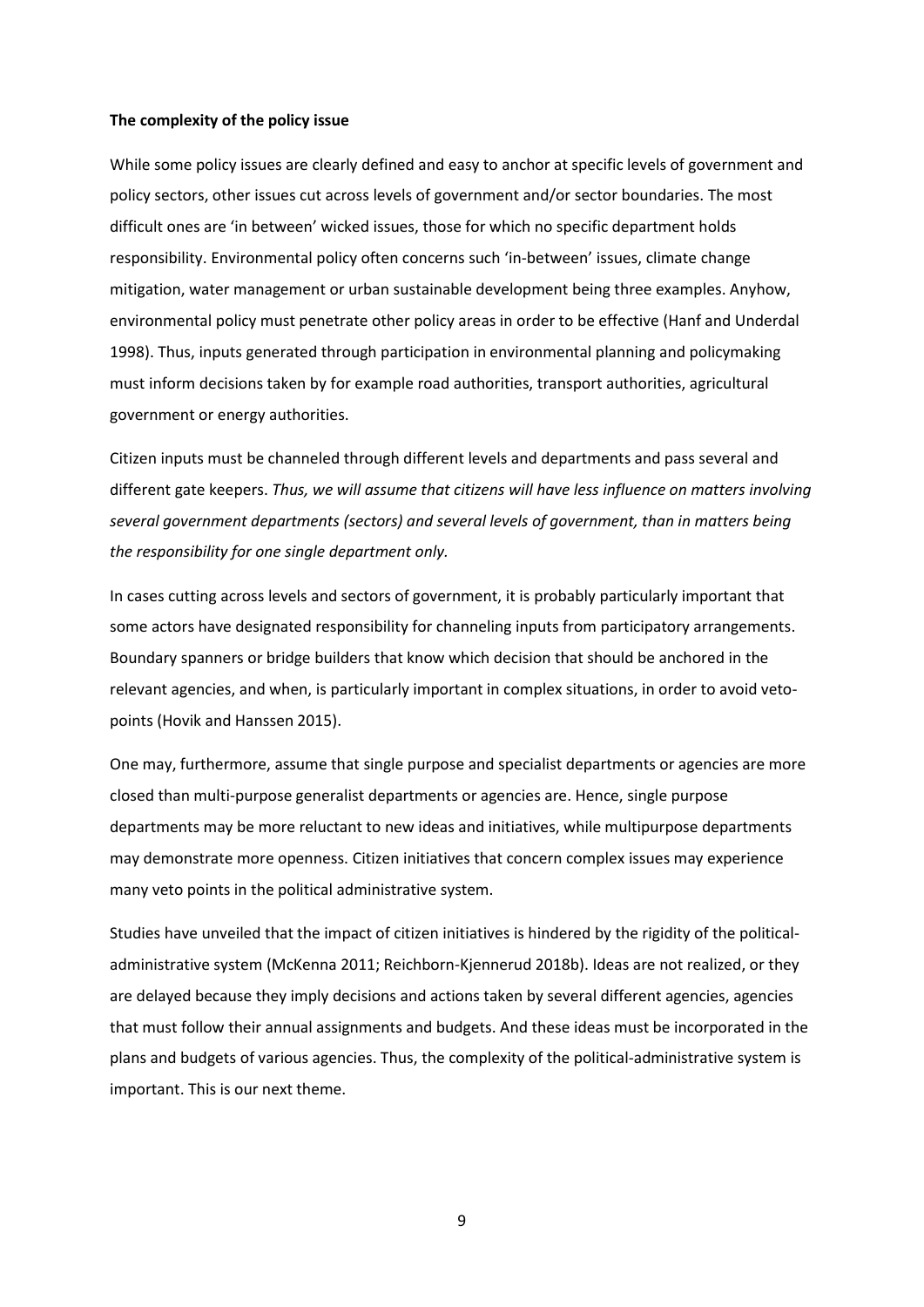#### **The complexity of the policy-administrative system**

We are interested in how system characteristics or the institutional landscape condition politicians and administrators handling of input from citizen participation, and hence citizen participation and influence. The complexity of the institutional landscape is a key variable. Whether a case is cutting across many levels and sectors of government or not, is not only dependent of the characteristics of the issue itself, but also of how the government is organized; the degree of vertical and horizontal specialization of the local administration. Increased complexity or fragmentation will arguably reduce citizen influence, because the number of veto points increases. It may also influence the actors' commitment towards following up input from participatory channels. In a fragmented system, everybody, and thus perhaps nobody, have the responsibility to channel these inputs further into the formal political decision-making processes.

Decentralization is another relevant system characteristic. Local level government may arguably be more open for citizen participation than higher level of government (Hertting and Kugelberg 2018). Closeness is the mechanism at work. *We assume that citizens will have stronger influence on matters decided at the city / municipal level than national level, and even stronger influence on matters decided at local city-district level.* 

Other characteristics of the local political-administrative system may also be important. In their comparison of institutionalization of participatory governance at local level in Sweden, Netherlands and France, Hertting and Klijn (2018) discuss three arguments: 1) Participatory governance fits better with consensual democracies than majoritarian, since participation constitutes a larger threat to the dominating political actors in majoritarian systems. 2) Decentralization, both understood as the degree of local capacity and of local autonomy, is important, as there needs to be a real authority to share with participants. 3) Trust and social capital matters – both horizontal trust between citizens and vertical trust in local government.

Some of Herting and Klijn's findings do however point in the opposite direction (2018): Their interpretation of these findings is that if politicians are facing lack of trust, they have reasons to find new channels for legitimizing themselves and for introducing participatory arrangements as a supplement to the elections. Moreover, in situations where local politicians control crucial implementation resources (have decentralized capacity and autonomy), they do not have to depend on voluntary cooperation from citizens and have less incentive to share their power than in situations characterized by more centralized control over implementation resources. Their argument is that high level of trust in the representative system, a decentralized governance system, and a strong civil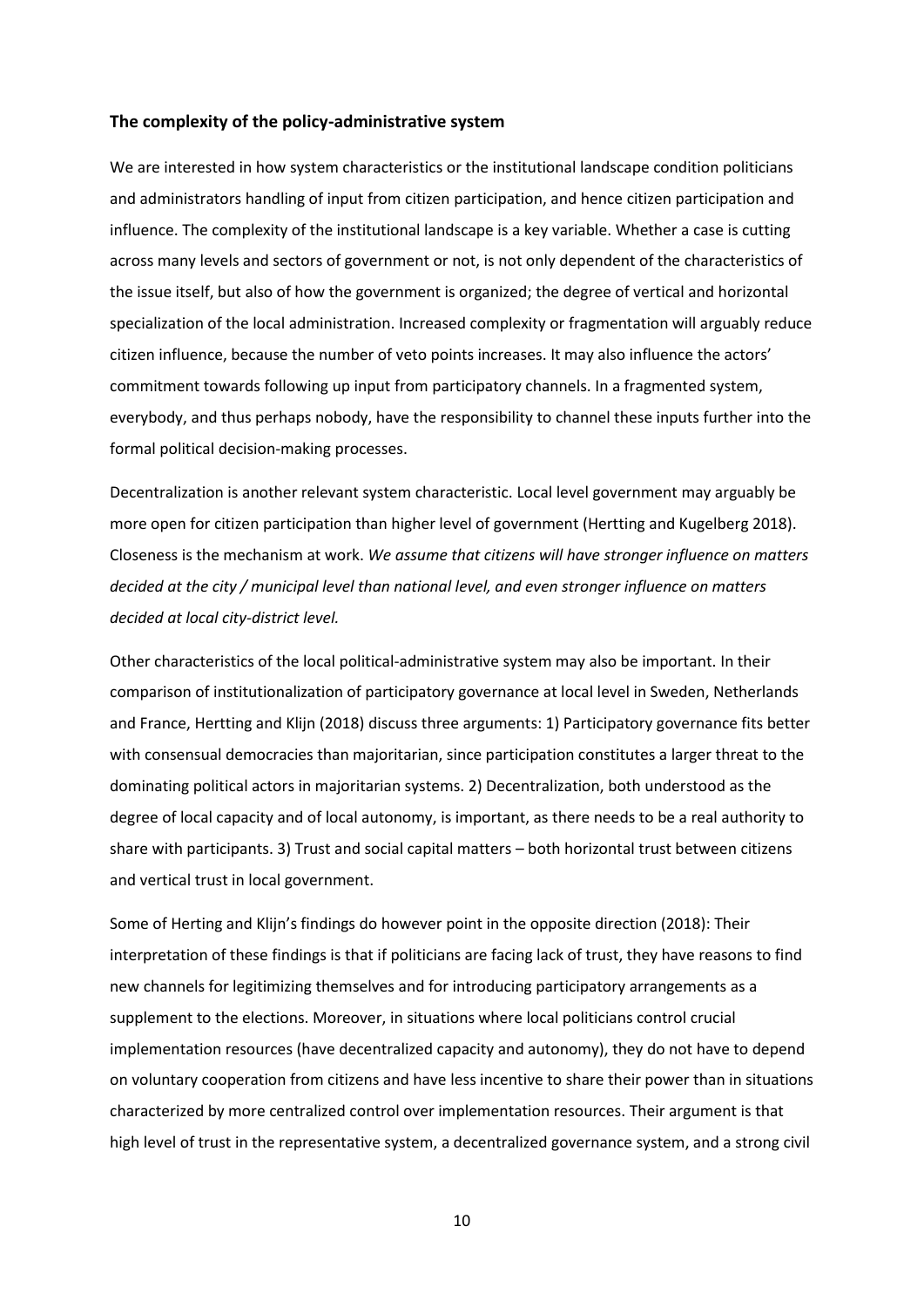society may not promote the institutionalization of participatory reforms, rather the opposite – such conditions may make sustainable and integrated forms of participatory arrangements more unlikely.

## **Conclusion**

We acknowledge the importance of studying and improving the design of participatory channels, and the importance of facilitative management and meta governance of participatory arrangements. Our argument is that it is necessary also to turn the focus towards what is happening after participation; on how the political-administrative system is following up participation. It is not enough to link participatory channels to the decision-making processes of government. The government decision making processes should also be linked to the participatory processes.

Alongside studying how policymakers (politicians and managers) use various channels and measures to inform, be informed, and communicate with citizens and facilitate participatory arrangements, we also should study whether and how these policymakers act as gatekeepers or spokesmen for citizen initiatives in the formal policy-making process and how issue characteristics and structural conditions influence their abilities to follow up citizen-advanced ideas and propositions.

This line of arguments leads to further questions, such as: To what extent is citizen power dependent on active support from politicians and managers? How does policymakers' "channelling" influence the power relations among stakeholders? How do city politicians and managers "navigate" the tensions between participatory governance and hierarchical political-administrative structures? And, finally, does successful 'channelling' of inputs from citizen participation lead to increased citizen participation, as assumed in much of the literature (see McKenna 2011)?

## **References**

- Agger, A. and B. Damgaard (2018) Interactive Policy Processes. *Scandinavian Journal of Public Administration* 22 (3), 89-108.
- Ansell, C. (2016) Collaborative governance, in Ansell, C. and J. Torfing (eds.) *Handbook on Theories of Governance*. Cheltenham, UK: Edward Elgar
- Ansell, C. and Gash, A. (2007) Collaborative Governance in Theory and Practice. *Journal of Public Administration Research and Theory*, 18 (4): 543-571.
- Arnstein, S. (1969) A Ladder of Citizen Participation. *Journal of the American Institute of Planners*, 35 (4), 216-224.
- Barber, Benjamin R. (2013) *If mayors ruled the world: Dysfunctional nations, rising cities*. Yale University Press.
- Bonsón, E., Royo, S., and Ratkai, M. (2015) Citizens' engagement on local governments' Facebook sites. An empirical analysis: The impact of different media and content types in Western Europe. *Government Information Quarterly* 32, 52–62.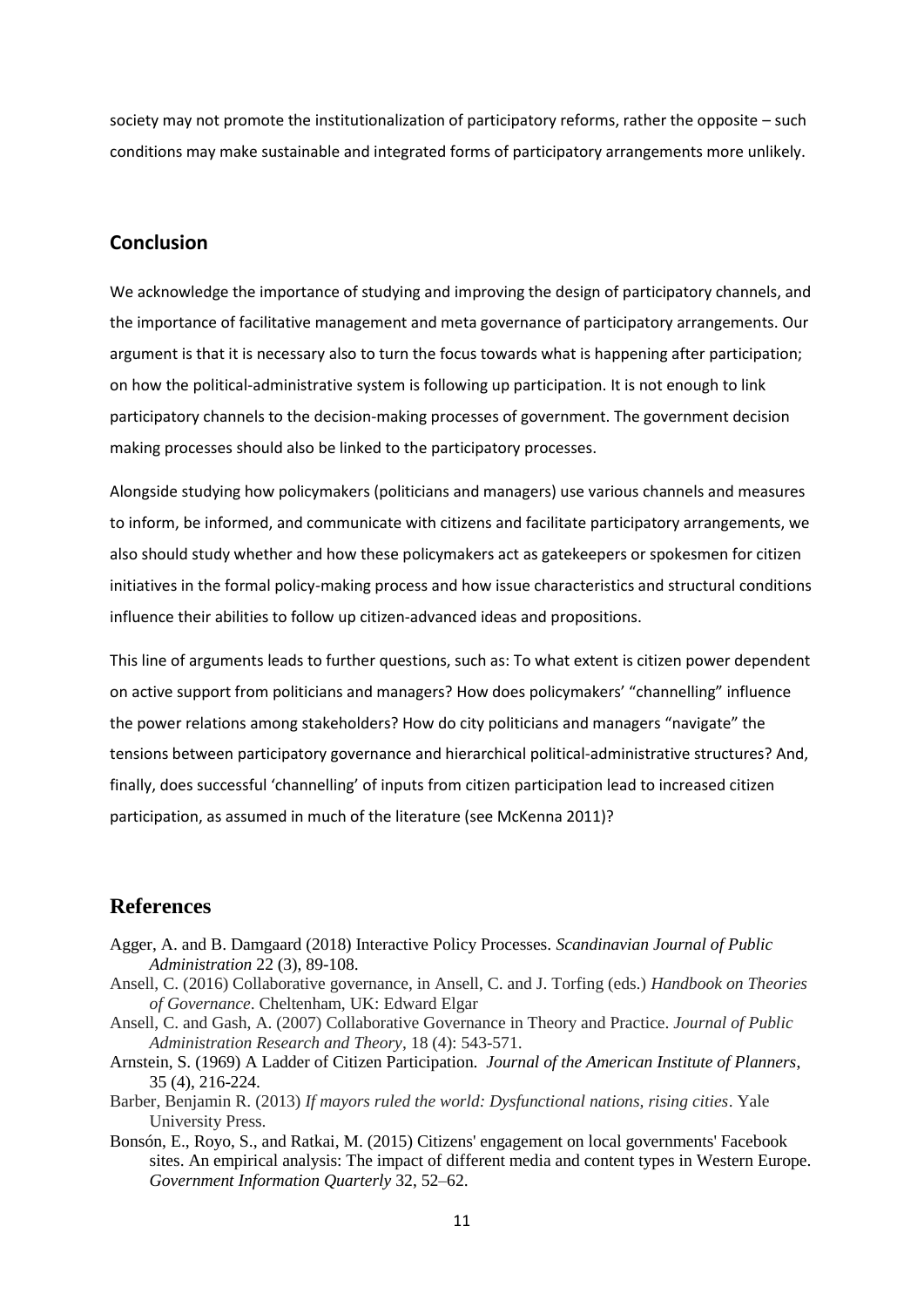- Cohen, M.D, J.G. March and J.P. Olsen (1972) A Garbage Can Model of Organizational Choice. *Administrative Science Quarterly* 17 (1), 1-25.
- Danielsson, M., N. Hertting and E.H. Klijn. (2018) Tricky for Good Reasons: Institutionalizing Local Participatory Governance in Representative Democracy. In Hertting, N. and C. Kugelberg (eds.) *Local Participatory Governance and Representative Democracy. Institutional Dilemmas in European Cities*. New York: Routledge
- Easton, D. (1965) *A System Analysis of Political Life*. New York: John Wiley & Sons
- Edelenboos, J. and I. van Meerkerk (eds.) (2016) *Critical Reflections on Interactive Governance. Selforganization and Participation in Public Governance*. Cheltenham, UK. Edward Elgar
- Ellison, N., and Hardey, M. (2014) Social Media and Local Government: Citizenship, Consumption and Democracy. *Local Government Studies*, 40(1), 21-40, DOI:10.1080/03003930.2013.799066
- Emerson, K. and Gerlak, A.K. (2014) Adaptation in Collaborative Governance Regimes. *Environmental Management,* 54: 768-781
- Falleth, E. I., Hanssen G. S., and Saglie, I.L. (2010). Challenges to Democracy in Market-Oriented Urban Planning in Norway. *European Planning Studies*, 18 (5), 737-753.
- Hanf, K and Underdal, A. (1998). "Domesticating International Commitments: Linking National and International Decision-making," In Underdal, A. (Ed.) *The Politics of International Environmental Management*. Dordrecht: Kluwer Academid Publishers
- Hanssen, G. S. and Hovik, S. (2013) EUs vanndirektiv og medvirkning Erfaringer fra Norge. *Kart og Plan* 73(5): 319-332.
- Hanssen, G., Hofstad, H. and I.L. Saglie (2015) *Kompakt byutvikling. Muligheter og utfordringer*. Oslo: Universitetsforlaget
- Hanssen, G. S., J.E. Klausen and M.Winsvold (2013) *Erfaringer med nærdemokratiske ordninger i Norden*. NIBR-rapport 2013:4. Oslo: Norsk institutt for by- og regionforskning
- Hanssen, G.S, S.I. Vabo and I.M. Stigen (2008) Påvirkes politikernes representantfunksjon av at informasjon om befolkningen digitaliseres? Erfaringer fra norske kommuner. *Kommunal Economi och Politik*, 12 (1) 9-33.
- Haug, A.V. (2008). Local democracy online. *Journal of Information Technology & Politics*, 4(2):79- 99.
- Hedenstad Lund, D. (2018) Co-creation in Urban Governance. *Scandinavian Journal of Public Administration* 22 (2), 3-18.
- Hertting, N. and C. Kugelberg (2018) (eds.) *Local Participatory Governance and Representative Democracy. Institutional Dilemmas in European Cities*. New York: Routledge
- Hertting and E.H. Klijn (2018) Institutionalization of Local Participatory Governence in France, the Netherlands, and Sweden: Three Arguments Reconsidered. In Hertting, N. and C. Kugelberg (eds.) *Local Participatory Governance and Representative Democracy. Institutional Dilemmas in European Cities*. New York: Routledge
- Hovik, S. (2017) *Stakeholder participation in cross sector and multi-level collaborative landscape planning: challenges for collaborative management.* Paper presented at ISSRM in Umeå. 19-22 June 2017, Session on Innovative and sustainable landscape planning.
- Hovik, S. and G. Sandkjær Hanssen (2015) The impact of network management and complexity on multi-level coordination. *Public Administration*. Vol 93 (2): 506-523. doi: 10.1111/padm.12135
- Hovik, S. and G.S. Hanssen (2016) The EU Water Framework Directive: Political Anchorage of Complex Multi-level Water Governance Networks in Norway. *Journal of Environmental Policy & Planning.* Vol 18 (4): 535-555 <http://dx.doi.org/10.1080/1523908X.2016.1149049>
- Howlett, M., M. Ramesh and A. Perl (2009) *Studying Public Policy. Policy Cycles and Policy Subsystems* (3. utg.). Oxford: Oxford University Press.
- Huxham, C. and S. Vangen (2005) *Managing to Collaborate: The Theory and Practice of Collaborative Advantage.* Routledge: Abingdon, Oxon.
- Innes, J.E. and Booher, D.E. (2003) Collaborative Policymaking: Governance through Dialogue. In Hajer, M.A. and H. Wagenaar, (eds) *Deliberative Policy Analysis: Understanding Governance in the Network Society*. Cambridge: Cambridge University Press, pp. 33-59
- Juárez-Ramirez, R (2017) User-centered design and adaptive systems: toward improving usability and accessibility. Universal access in the information society, 16(2), 361-363.
- Kingdon, J.W. (1984) *Agendas, Alternatives and Public Policies*. Boston, MA: Little, Brown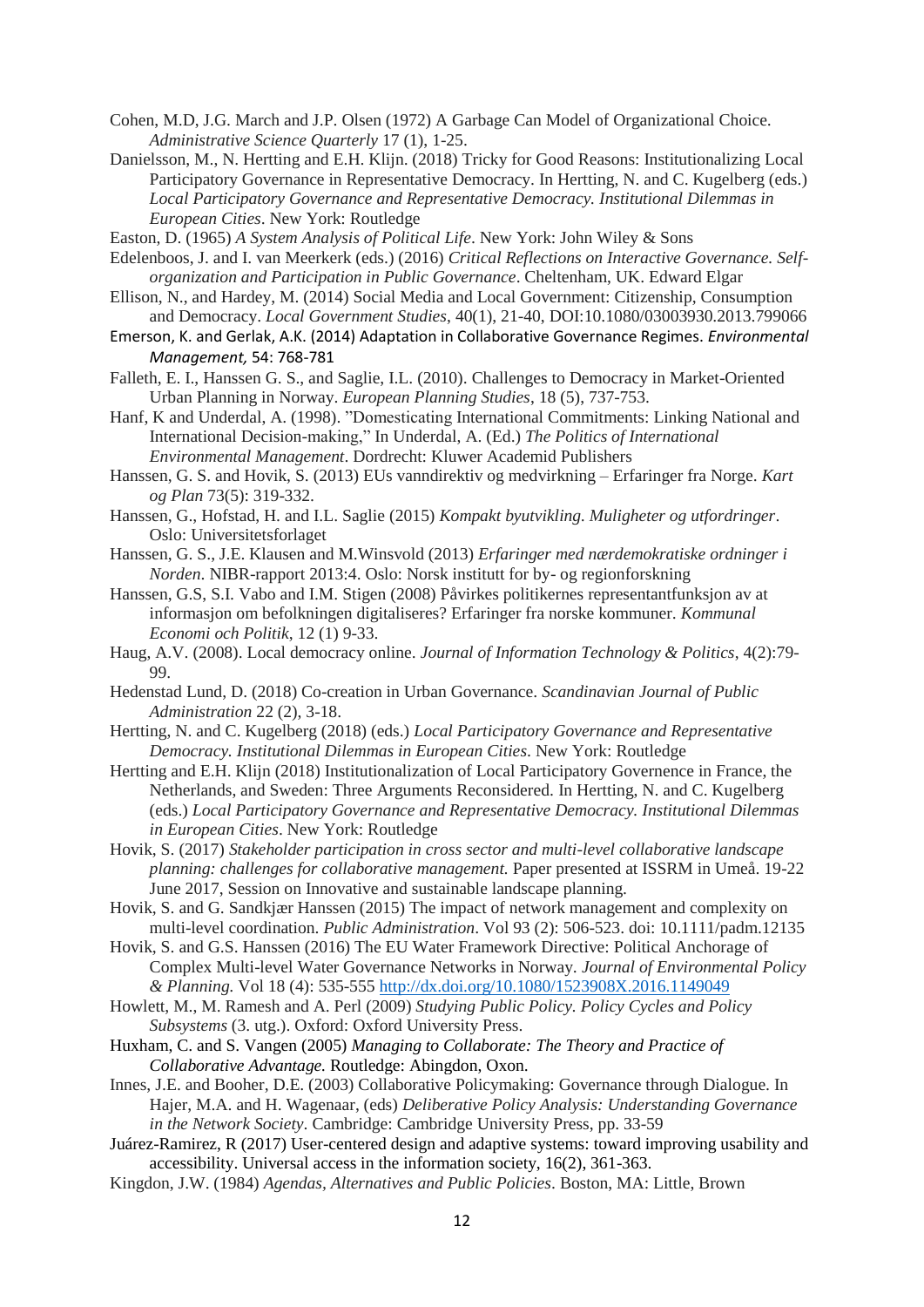- Klausen, J.E. and Sweeting, D. (2005) Legitimacy and Community Involvement in Governance. In Haus, M., Heinelt, H. and M. Stewart (eds.) *Urban Governance and Democracy,* London: Routledge
- Klausen, J.E., S. Arnesen, D.A. Christensen, B. Folkestad, G.S Sandkjær Hanssen, M. Winsvold and J. Aars (2013). *Medvirkning med virkning? Innbyggermedvirkning i den kommunale beslutningsprosessen.* Samarbeidsrapport NIBR / Uni Rokkansenteret 2013. Oslo: Norsk institutt for by- og regionforskning.
- Kneuer, Marianne (2016) E-democracy: A new challenge for measuring democracy. *International Political Science Review*, 37(5) 666 –678.
- Lazar, J., Beavan, P., Brown, J., Coffey, D., Nolf, B., Poole, R. & K. Weber (2010) Investigating the accessibility of state government web sites in Maryland. *Designing Inclusive Interactions,* pp. 69-78. Springer.
- Lewis, J.M., Ricard, L.M., Klijn,E.-H., and T.Y. Figueras (2017) *Innovation in City Governments: Structures, Networks, and Leadership.* New York: Routledge.
- Lidén, G. (2016) Inequality in Local Digital Politics: How Different Preconditions for Citizen Engagement Can Be Explained. *Policy & Internet*, 8(3), 270-291.
- Lidén, G. and Larsson, A.O. (2016) From 1.0 to 2.0: Swedish municipalities online. *Journal of Information Technology & Politics,* 13 (4), 339-351.
- Loader, B. D., Vromen, A., and Xenos, M. A. (2014) The networked young citizen: social media, political participation and civic engagement. *Communication and Society*, 17(2), 143-150.
- Lowndes, V., Pratchett, L. and Stoker, G. (2006) Local Political Participation: The Impact of Rulesin-use. *Public Administration*, 84(3), 539-561.
- McKenna, D (2011) UK Local Government and Public Participation: Using Conjectures to Explain the Relationship. *Public Administration 89*(3), 1182-1200.
- Michels, A. and de Graaf, L (2010) Examining Citizen Participatio: Local Particiaptory Policy Making and Democracy. *Local Government Studies*, 36(4), 477-491.
- Monkerud, L.C., Indset, M., Stokstad, S., og Klausen, J.E. (2016) *Kommunal Organisering 2016. Redegjørelse for Kommunal- og Moderniseringsdepartementets organisasjonsdatabase*. NIBRrapport 2016:20. Oslo: HiOA/NIBR
- Newig, J., Pahl-Wostl, C., and Sigel, K. (2005) The Role of Public Participation in Managing Uncertainty in the Implementation of the Water Framework Directive. *European Environment* 15, 333–343.
- Newig, J., Challies, E., Jager, N.W., Kochskaemper, E. and Adzerzen, A. (2018) The Environmental Performance of Participatory and Collaborative Governance: A Framework of Causal Mechanisms. *Policy Studies Journal* 45, 269-297.
- Offerdal, A. (1995) *Lutter øre? Folkevalde i ombudsrollen*. Oslo: Kommunenes Sentralforbunc
- Olsen, J. P. (1978). *Politisk organisering. Organisasjonsteoretiske synspunkt på folkestyre og politisk ulikhet.* Oslo: Universitetsforlaget.
- Peters, P.G. and Pierre, J. (2016) Forms of governance and policy problems: coping with complexity. In Edelenboos, J. and I. van Meerkerk (eds.) (2016) *Critical Reflections on Interactive Governance. Self-organization and Participation in Public Governance*. Cheltenham, UK. Edward Elgar. Page 51-65.
- Reichborn-Kjennerud. K., Sorando. D. and Ophaug, E. (2018a) Resident Participation in an Era of Societal Self Organization- the public administrative response in Tøyen. *Scandinavian Journal of Public Administration*. Forthcoming.
- Reichborn-Kjennerud. K., Sorando. D., Ophaug. E. (2018b) Interest groups and participation at the local level: a comparison between the Tøyen district of Oslo and Lavapiés in Madrid. In Enright, T., Reichborn-Kjennerud, K., Roe, P.G., and Tchoukalevska, R. *Accessing Public Space*. Routledge. Forthcoming 2018.
- Ritter, F. E., Baxter, G. D., and Churchill, E. F. (2014) *Foundations for designing user-centered systems*. London: Springer.
- Røiseland, A. and Vabo, S.I. (2016) Interactive or counteractive governance? Lessons learned about citizen participation and political leadership. In Edelenboos, J. and I. van Meerkerk (eds.) (2016) *Critical Reflections on Interactive Governance. Self-organization and Participation in Public Governance*. Cheltenham, UK. Edward Elgar. Page 120-145.